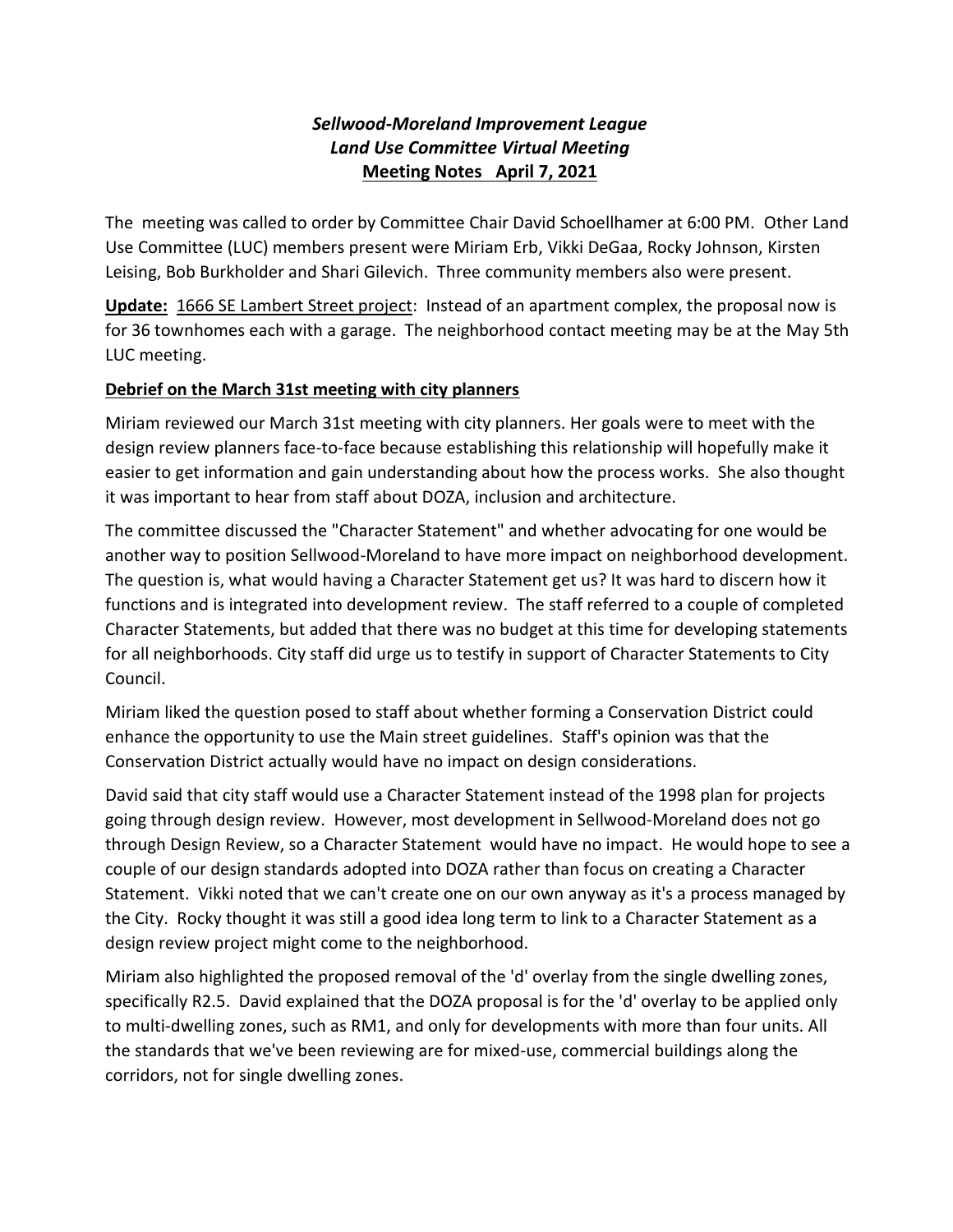Staci Moore's (BDS staff) email after the March 31st meeting listed six items in the DOZA proposal that may help focus our testimony. Our current work has covered Item 5 ("compare proposed citywide Design Guidelines to our neighborhood guidelines and identify what's missing and what's in conflict") and Item 6 ("review the new design standards to see if they result in buildings that fit into Sellwood-Moreland").

Miriam reported that the City eliminated the "West Portal Town Center" Character Statement; they seem very low on the City's priority list. Rocky supported letting the city know that we're interested in a Character Statement.

All agreed that the meeting with city staff was great and thanked Miriam for organizing it. City staff thought that Sellwood-Moreland was "aggressively active" and said they would want to meet with us again after DOZA is approved.

## **Advocacy for our DOZA testimony**

David reviewed the DOZA project for the community members at this meeting. He noted that this is the first revamp of the design code in 30 years, so is the opportunity to impact zoning code rules for building design in the 'd' overlay zone. We have testimony that was approved by the SMILE Board. This is a good opportunity to try to implement the Sellwood-Moreland Main Street design guidelines in some way.

David and Kirsten had met to discuss how to motivate people to be involved and get information to the community. The main idea for outreach is to create and distribute a flyer, and David, Kirsten and Vikki created two options to review this evening. The flyer would be distributed to residential properties adjacent to the commercial zone along the corridors as these locations are most impacted when a 3- or 4-story, mixed-use structure is built. The committee discussed whether this an effective plan to maximize participation and whether going half-a-block off SE 13th would be worthwhile. Rocky thought we should get the closest properties first, but get as many flyers out as possible. Several committee members volunteered to distribute flyers.

The other outreach actions will be to: add the Board's testimony and links to DOZA to the SMILE web page; post information on Nextdoor; place an article in the *The Bee*; email Main Street participants and the SMILE email list; attend the May 5th General meeting (Board elections); supply flyers to the Sellwood Moreland Business Alliance (SMBA) with a request that SMBA also testify; and, set up meetings with Council members before the May 12th hearing. Rocky thought there may be other groups to endorse our position and who could contact City Council directly.

For emailing lists, Vikki thought that the Main Street email list was Heather Flint Chatto's, but that maybe she could separate that list by neighborhood. David noted that Heather will be involved and focused on design review, but we shouldn't wait for them. Our local effort is focused on design guidelines and we want to imprint "Sellwood-Moreland" on as many Council members as possible. There's concern about how to reach enough people who would respond, but David thought that targeting residents who would be most impacted will help.